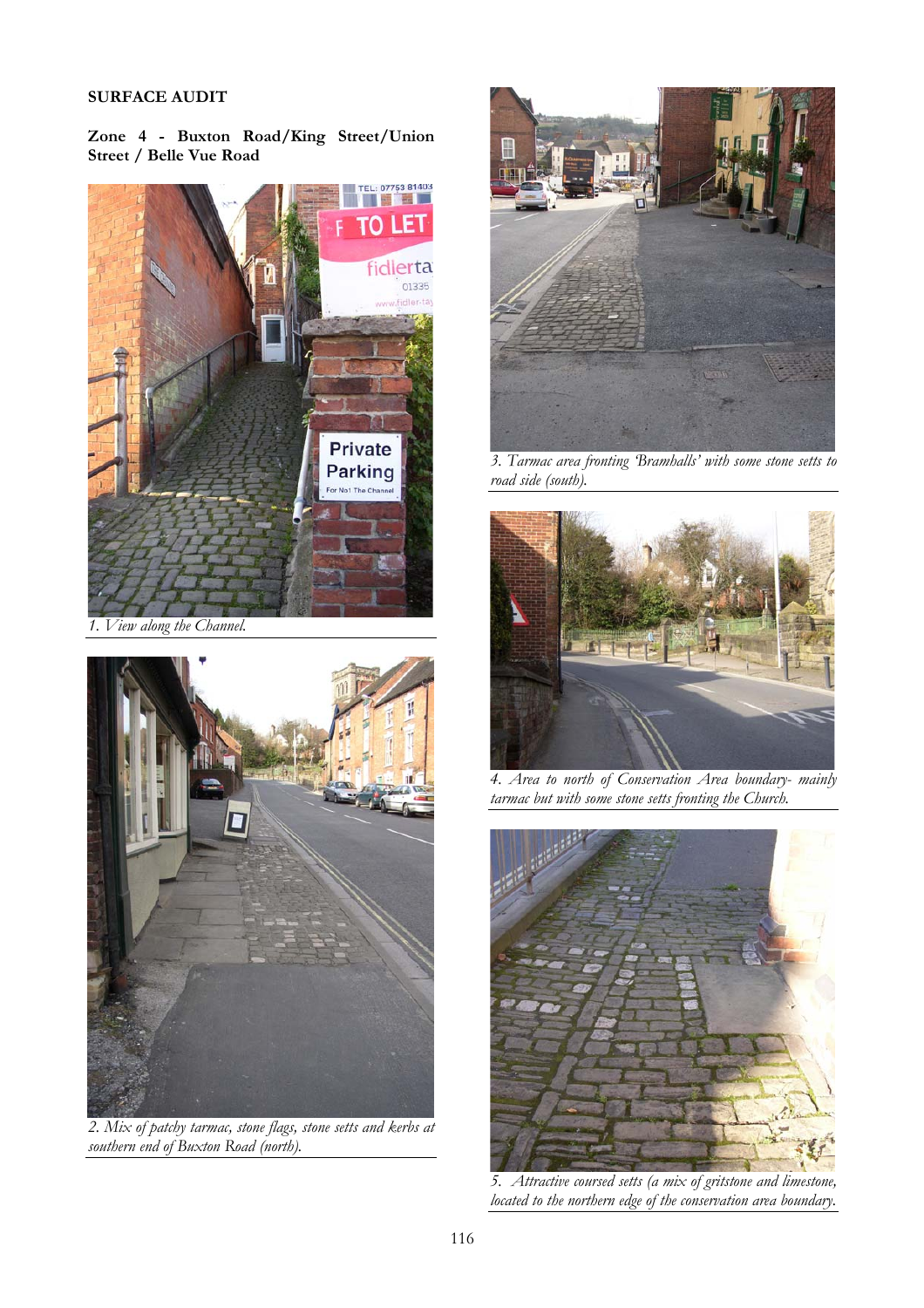

*As above - Detail of pattern formed by the use of square limestone and gritstone setts alongside gritstone setts laid lengthways.* 



*Detail of robust stone kerb detail on Buxton Road, alongside narrow concrete kerb and tarmac*.



*6. Unattractive broken concrete apron to properties at the junction with King Street (north).* 



*7. Yorkstone flags and sett detail corner of Buxton Road and King Street.*